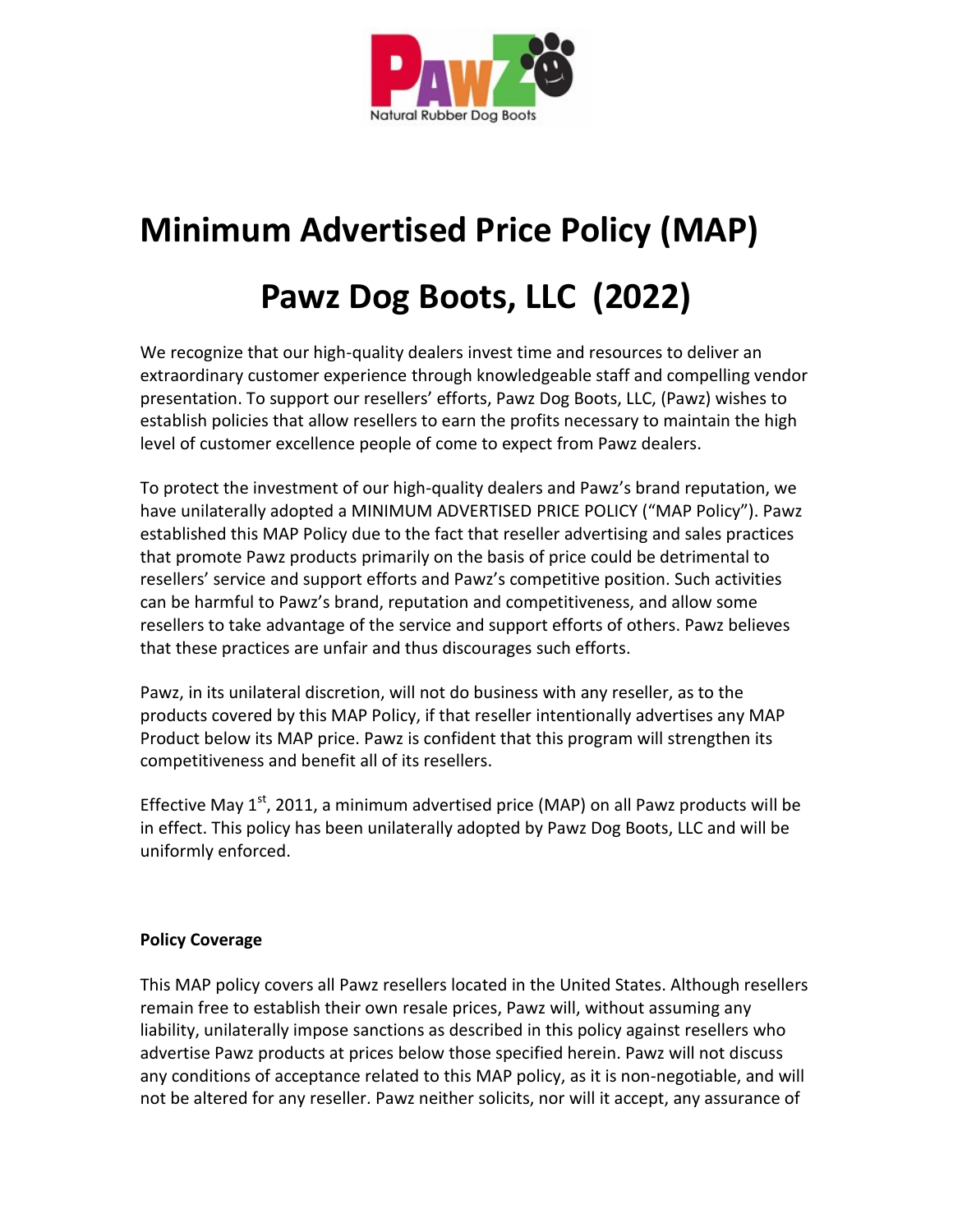

compliance with this MAP policy. Nothing in this MAP policy or in any other contract or agreement with Pawz shall constitute an agreement between Pawz and reseller that the reseller will comply with this MAP policy.

MAP applies only to minimum advertised prices and does not apply to the price at which the products are actually sold, or to advertised prices higher than the unilateral minimum resale prices established by Pawz Dog Boots, LLC from time to time.

Additional guidelines related to this MAP Policy are as follows:

- 1. Pawz reserves the right, in its unilateral discretion, to take other action with respect to any reseller that violates this MAP Policy.
- 2. The MAP Policy will be enforced by Pawz in its sole discretion.
- 3. Pawz recognizes that any authorized Pawz account can make its own decisions to advertise and sell any Pawz product at any price it chooses without consulting or advising Pawz. Pawz similarly has the right to make its own independent decision regarding product allocations and reseller participation as a member of the Pawz Authorized Reseller Program – at any time.
- 4. Pawz will maintain an updated "MAP Products" list of those products that will fall under this MAP Policy. Pawz reserves the right to update or modify this list at any time.
- 5. All Products listed will have a MAP retail price. Listing a price other than the MAP retail price next to the featured MAP Product in any advertising will be viewed as a violation of this MAP Policy. This MAP Policy applies to all advertisement of MAP Products in any and all media, including, without limitation, flyers, posters, coupons, mailers, inserts, newspapers, magazines catalogs, mail order catalogs, internet or similar electronic media including websites, forums, email newsletters, email solicitations, television, radio, and public signage. Such website features as "Click for price", automated "bounce – back" pricing e-mails, pre-formatted e-mail responses, forms, automatic price display for any items prior to being placed in a customer's shopping cart, and other similar features are considered to be communications initiated by the reseller (rather than by the customer) and this constitutes "advertising" under this MAP Policy. This MAP Policy also applies to any activity which Pawz determines, in its sole discretion, is designed or intended to circumvent the intent of this MAP Policy, such as solicitations for 'group purchases' and the like.
- 6. It shall not be a violation of this MAP Policy to advertise in general that the reseller has "the lowest prices" or will match or beat its competitors' prices, or to use similar phrases; so long as the reseller does not include any advertised price below MAP and otherwise complies with this MAP Policy.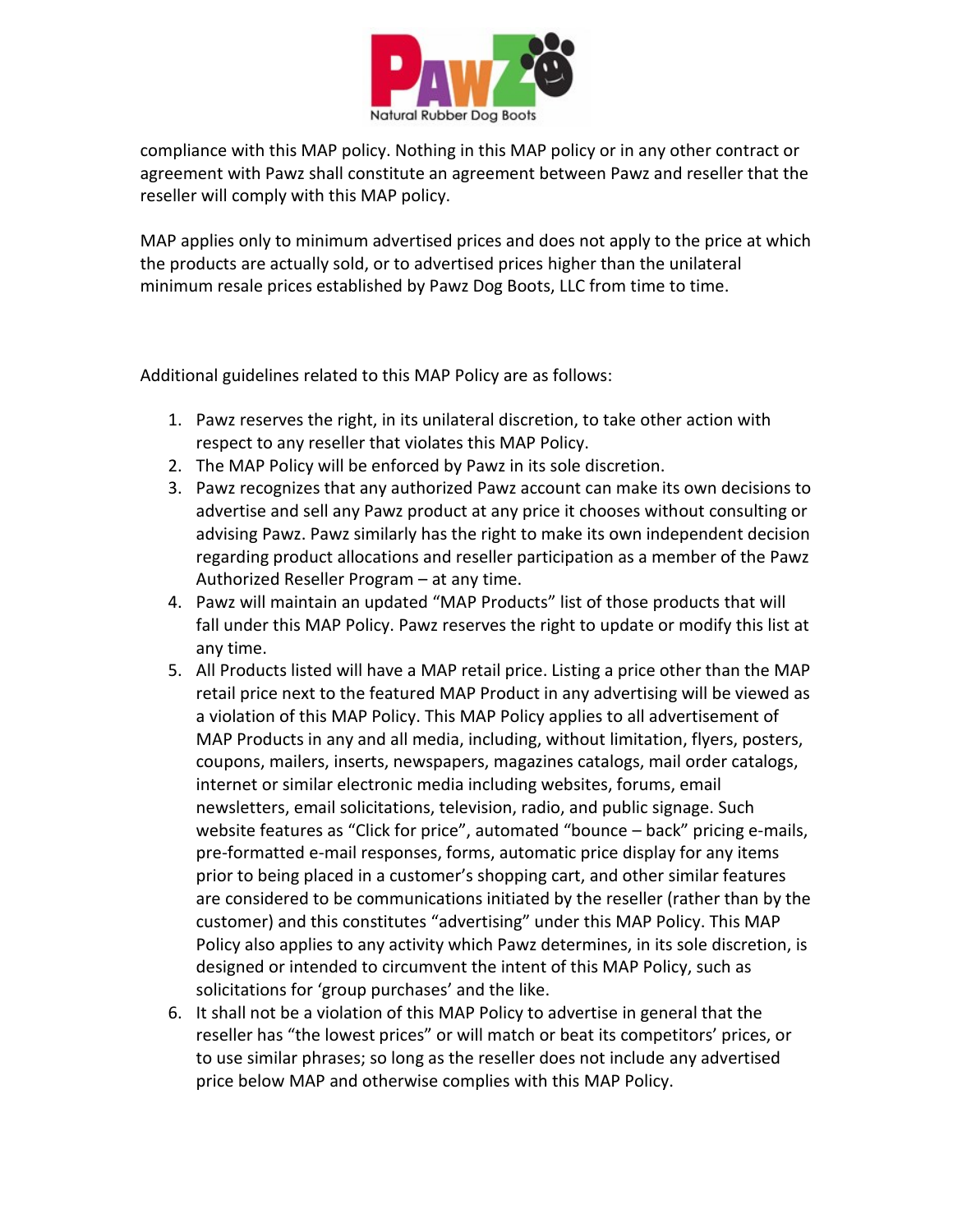

- 7. From time to time, Pawz may permit resellers to advertise MAP Products at prices lower than the MAP retail price. In such events, Pawz reserves the right to modify or suspend the MAP retail price with respect to the affected products for a specified period of time by providing advance notice to all resellers of such changes.
- 8. From time to time Pawz may offer a direct manufacturer's rebate to customers. In such events, it shall not be a violation of this MAP Policy to advertise the availability of the manufacturer's rebate, provided that (a) the advertisement include a MAP-compliant price, the rebate amount, and the net price after manufacturer's rebate in the same type size and style; (b) an asterisk is placed next to the net price after manufacturer's rebate; and (c) the "\*After manufacturer's rebate" appears in the same area of the advertisement as the advertised product.
- 9. Where Pawz products are bundled with or sold as part of a package that includes other products (whether or not manufactured by Pawz), it shall be a violation of this MAP Policy to sell or advertise the bundle (or package) at a price that: (a) is lower than the total Minimum Advertised Price of the Pawz product or (b) violates the letter or spirit of the MAP Policy. It shall be a violation of this MAP Policy if products are bundled with or sold as part of a package that includes products not pre-approved by Pawz. Pre-approved products have been tested and approved by Pawz engineers to ensure the product is up to Pawz standards. Ask your Pawz sales representative for a list of approved products.
- 10. Its shall be a violation of this MAP Policy to include in any advertising for Pawz Products any additional discount, coupon, gift card, or incentive (whether in the form of a special event, promotion, term of doing business or otherwise) that translates into an immediate price reduction, where the cumulative effect would be to reduce the advertised price of any MAP Product below MAP. Advertising that includes an additional discount, coupon, gift card, points, or any other incentive for future purchases (regardless of whether the future purchases is of a Pawz product) shall be evaluated under the same guidelines as described in Section 9 regarding product bundling. For example, a gift card redeemable on a future purchase would be considered an "other product" under Section 9. This Section 10 shall not apply to any manufacturer's rebate from Pawz on Pawz Products or its partners' products.
- 11. It shall not be a violation of this MAP Policy to advertise that a customer may "call for price" or "email for price", or to use similar language, specifically with respect to Pawz Products, so long as no price is listed.
- 12. If a reseller with multiple store locations violates this MAP Policy at any particular store location, then Pawz will consider this to be a violation by all of the reseller's locations.
- 13. Pawz products must be sold directly to the end user. Any unauthorized movement of products to another Reseller, or by Reseller to another division, exporter, or another unauthorized organization is in violation of MAP Policy.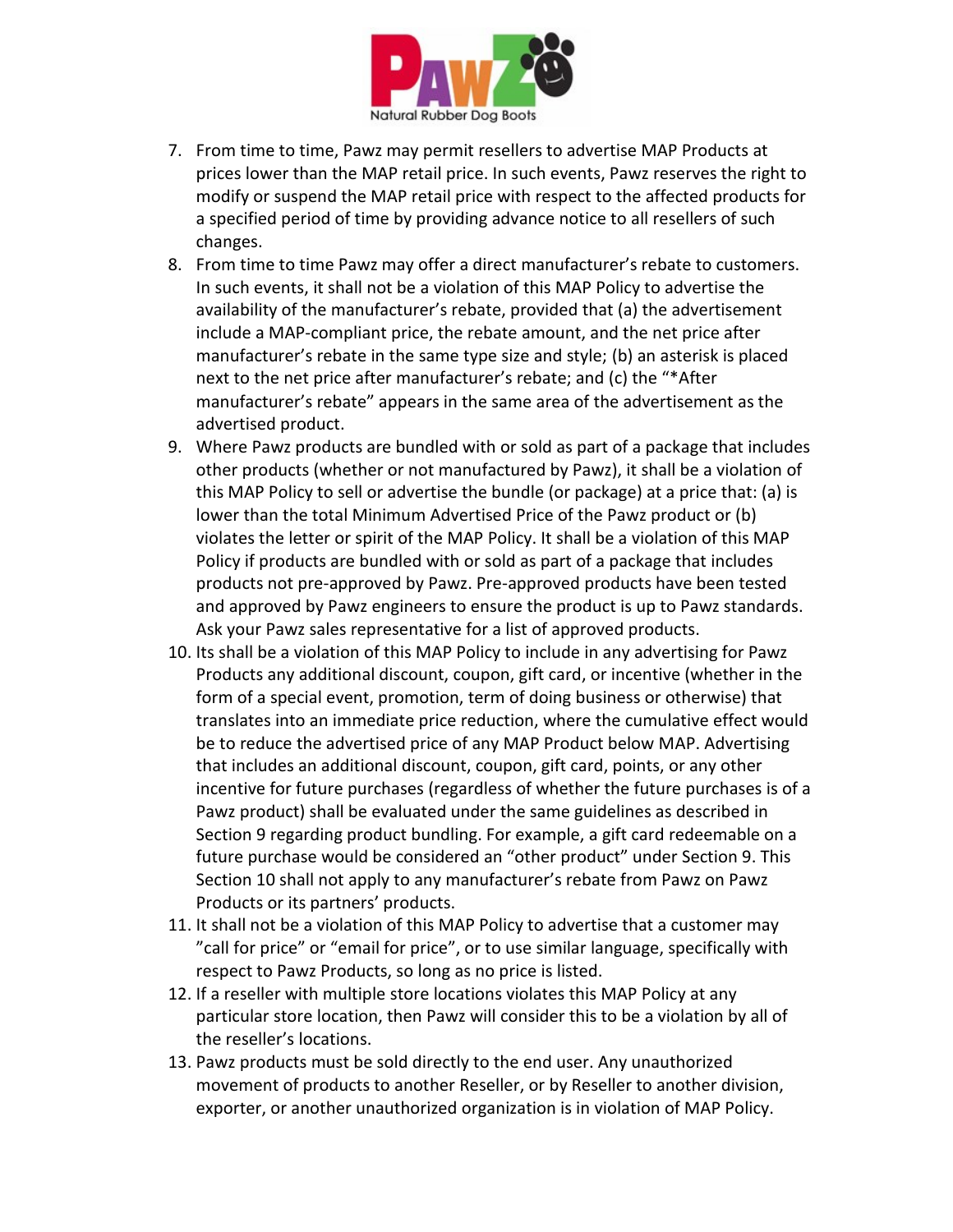

- 14. The internet is considered as any other medium for advertising and the same rules and violations that apply to print apply to resellers who use this electronic medium for advertising, and/or price offering or order placement. **To remain in compliance with the MAP guidelines all advertised prices should be at or above the MAP listed price prior to placement in the shopping cart or member price.**
- 15. Although resellers remain free to establish their own resale prices, Pawz reserves the right to cancel all orders and indefinitely refuse to accept any new orders from any resellers following Pawz's verification that such reseller has advertised any MAP Products at a net retail sales price less that the then-current MAP retail price established by Pawz, or if reseller has violated this policy in any other way.
- 16. Pawz's sales representatives are NOT permitted to discuss this Policy or make any agreements or assurances with respect to Pawz's Policy regarding reseller advertising or pricing. This also includes any consumer program or promotion that affects the below-listed MAP Products.

| <b>Size</b> | <b>COLOR - BLACK - CAMO</b> |
|-------------|-----------------------------|
| Tiny        | \$16.99                     |
| XX-Small    | \$16.99                     |
| X-Small     | \$16.99                     |
| Small       | \$16.99                     |
| Medium      | \$19.99                     |
| Large       | \$19.99                     |
| X-Large     | \$19.99                     |

#### **Minimum Advertised Price - Pawz Dog Boots**

#### **Minimum Advertised Price – Max Wax Paw Wax**

| <b>Size</b>      | <b>Price</b> |
|------------------|--------------|
| 60 <sub>g</sub>  | \$11.95      |
| 200 <sub>g</sub> | \$19.95      |

#### **Minimum Advertised Price – Sanipaw Spray and Wipes**

| Size                 | <b>Price</b> |
|----------------------|--------------|
| Sanipaw Spray 8 oz.  | \$11.99      |
| Sanipaw Wipes 60 ct. | \$11.99      |